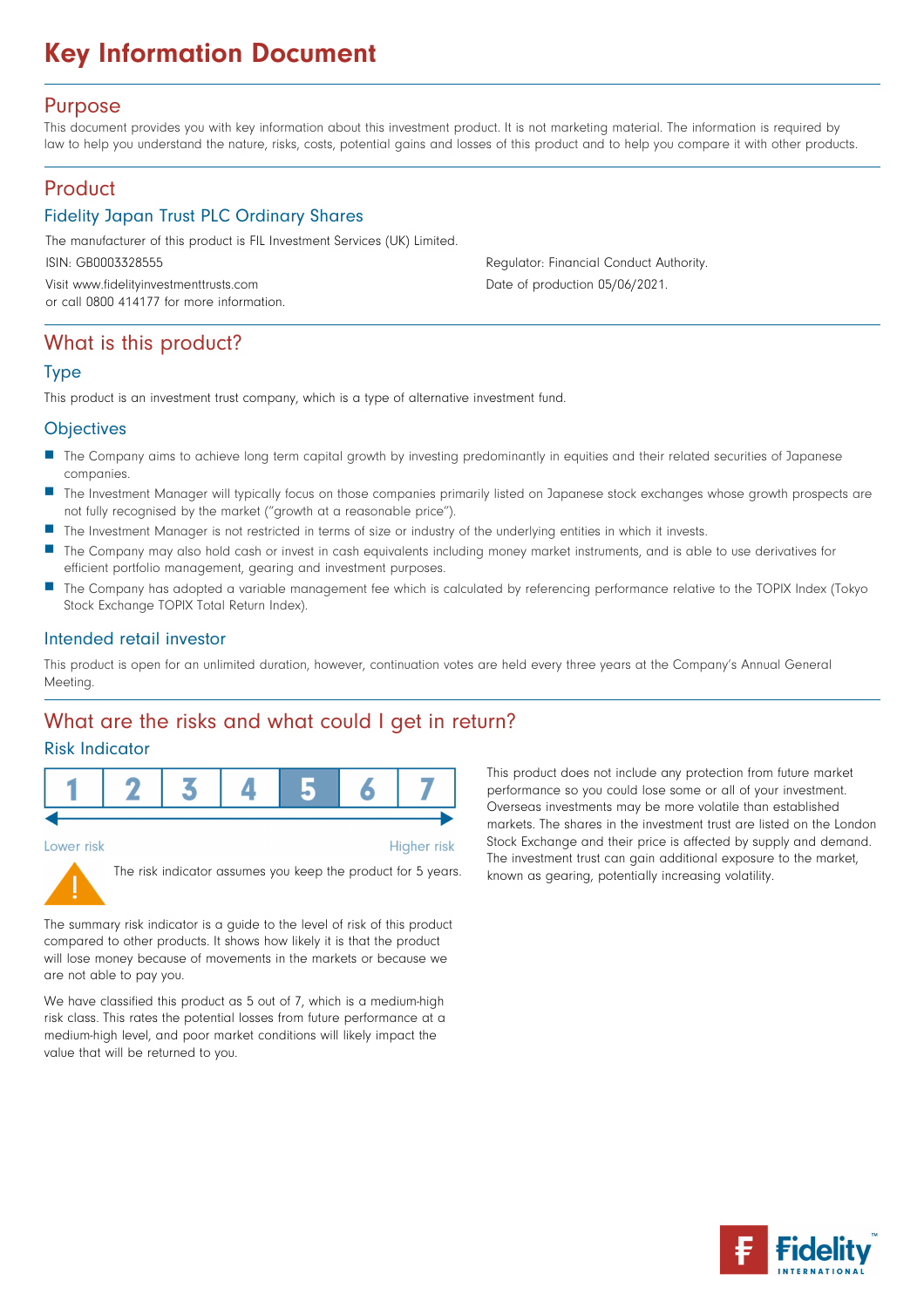## Performance Scenarios

Market developments in the future cannot be accurately predicted. The scenarios shown are only an indication of some of the possible outcomes based on recent returns. Actual returns could be lower.

| Investment: £10,000                                               |                                     | 1 year     | 3 years    | 5 years<br>(Recommended |
|-------------------------------------------------------------------|-------------------------------------|------------|------------|-------------------------|
| Scenarios                                                         |                                     |            |            | Holding Period)         |
| <b>Stress scenario</b>                                            | What you might get back after costs | £628.72    | £3,184.37  | £2,141.68               |
|                                                                   | Average return each year            | -93.7%     | $-31.7%$   | $-26.5%$                |
| Unfavourable scenario                                             | What you might get back after costs | £8,440.05  | £9,094.06  | £10,560.26              |
|                                                                   | Average return each year            | $-15.6%$   | $-3.1%$    | 1.1%                    |
| Moderate scenario                                                 | What you might get back after costs |            | £16,056.03 | £21,984.56              |
|                                                                   | Average return each year            | 17.3%      | 17.1%      | 17.1%                   |
| <b>Favourable scenario</b><br>What you might get back after costs |                                     | £16,179.14 | £28,151.51 | £45,451.10              |
|                                                                   | Average return each year            | 61.8%      | 41.2%      | 35.4%                   |

This table shows the money you could get back over the next years, under different scenarios, assuming that you invest £10,000.

The scenarios shown illustrate how your investment could perform. You can compare them with the scenarios of other products.

The scenarios presented are an estimate of future performance based on evidence from the past, and are not an exact indicator. What you get will vary depending on how the market performs and how long you keep the investment/product.

The stress scenario shows what you might get back in extreme market circumstances, and it does not take into account the situation where we are not able to pay you.

The figures shown include all the costs of the product itself, but may not include all the costs that you pay to your advisor or distributor. The figures do not take into account your personal tax situation, which may also affect how much you get back.

## What happens if FIL Investment Services (UK) Limited is unable to pay out?

Shares of the Company are traded on the stock market. FIL Investment Services (UK) Limited, as the manager of the Company, is not involved in this process and therefore its position should not impact the settlement of a payment for the sale of shares. Shares in an investment trust company are not covered directly by the Financial Services Compensation Scheme.

### What are the costs?

The Reduction in Yield (RIY) shows what impact the total costs you pay will have on the investment return you might get. The total costs take into account one-off, ongoing and incidental costs.

The amounts shown here are the cumulative costs of the product itself, for three different holding periods. They include potential early exit penalties. The figures assume you invest £10,000. The figures are estimates and may change in the future.

#### Costs over time

The person selling you or advising you about this product may charge you other costs. If so, this person will provide you with information about these costs, and show you the impact that all costs will have on your investment over time.

| Investment: $£10,000$           | If you cash in after 1 year |         | If you cash in after $3$ years   If you cash in after $5$ years |
|---------------------------------|-----------------------------|---------|-----------------------------------------------------------------|
| <b>Total costs</b>              | £138.37                     | £575.12 | £1,328.06                                                       |
| Impact on return (RIY) per year | .38%                        | 1.38%   | 1.38%                                                           |